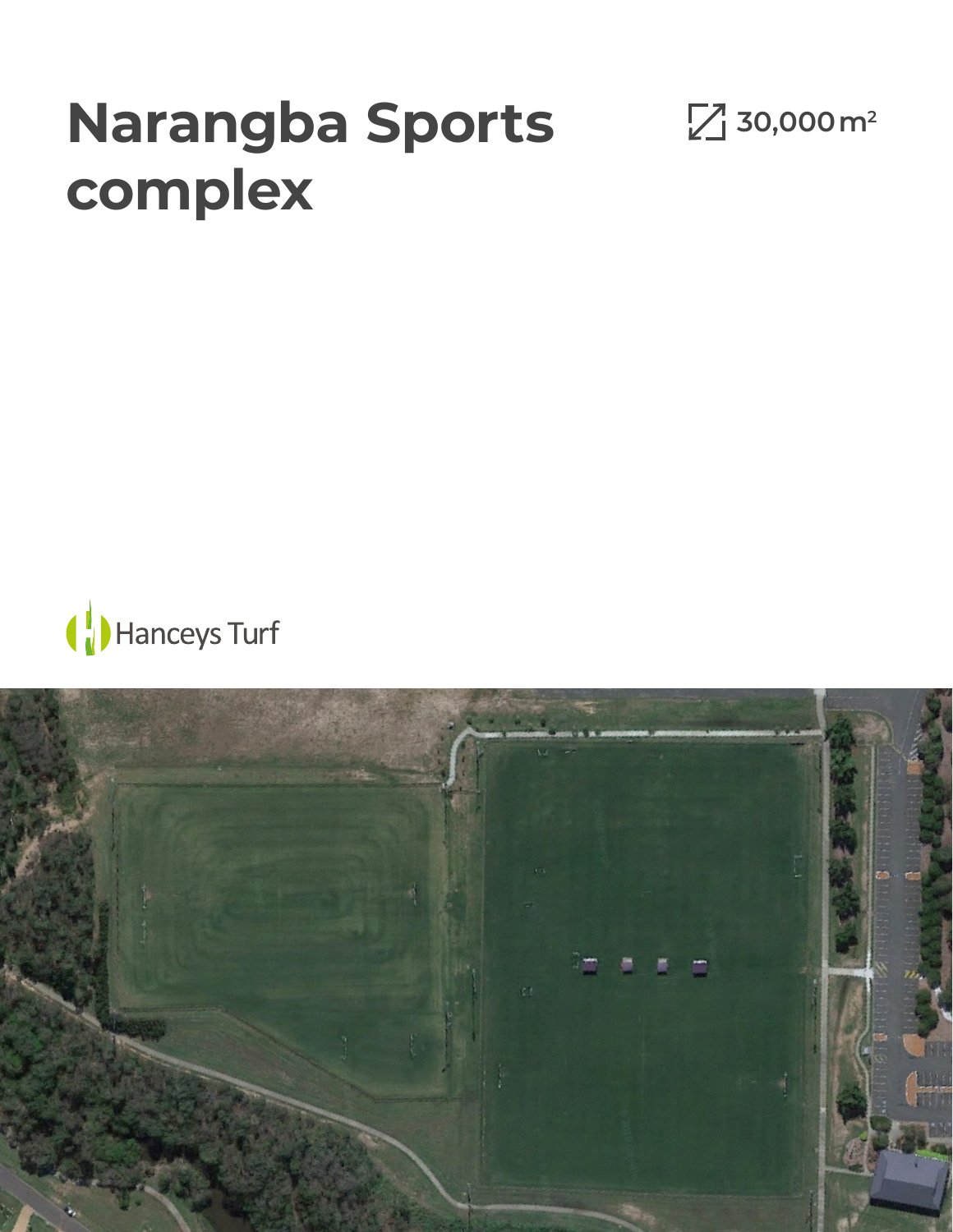Hancey's Turf was sub-contracted by Naric civil ltd, to build one full size soccer field and one junior soccer field for Morton Bay Regional council. The project also included 15,000 square meters of turf in the surrounding areas.

This was to be a high specification new build field with designs similar to fields constructed by Hancey's Turf for Moreton Bay Regional Council at Samford sports precinct two years previously. The field specs and therefore high costing meant that stringent procedures and specific methodology had to be employed at all times to ensure the council got the very best results from they're significant investment.

Mark Patterson, Project manager for Hancey's Turf, was to oversee all works. Mark had already worked with the council and Naric Civil on the Samford project amongst others in the area successfully, building a solid understanding of the methodology and commitment to quality required.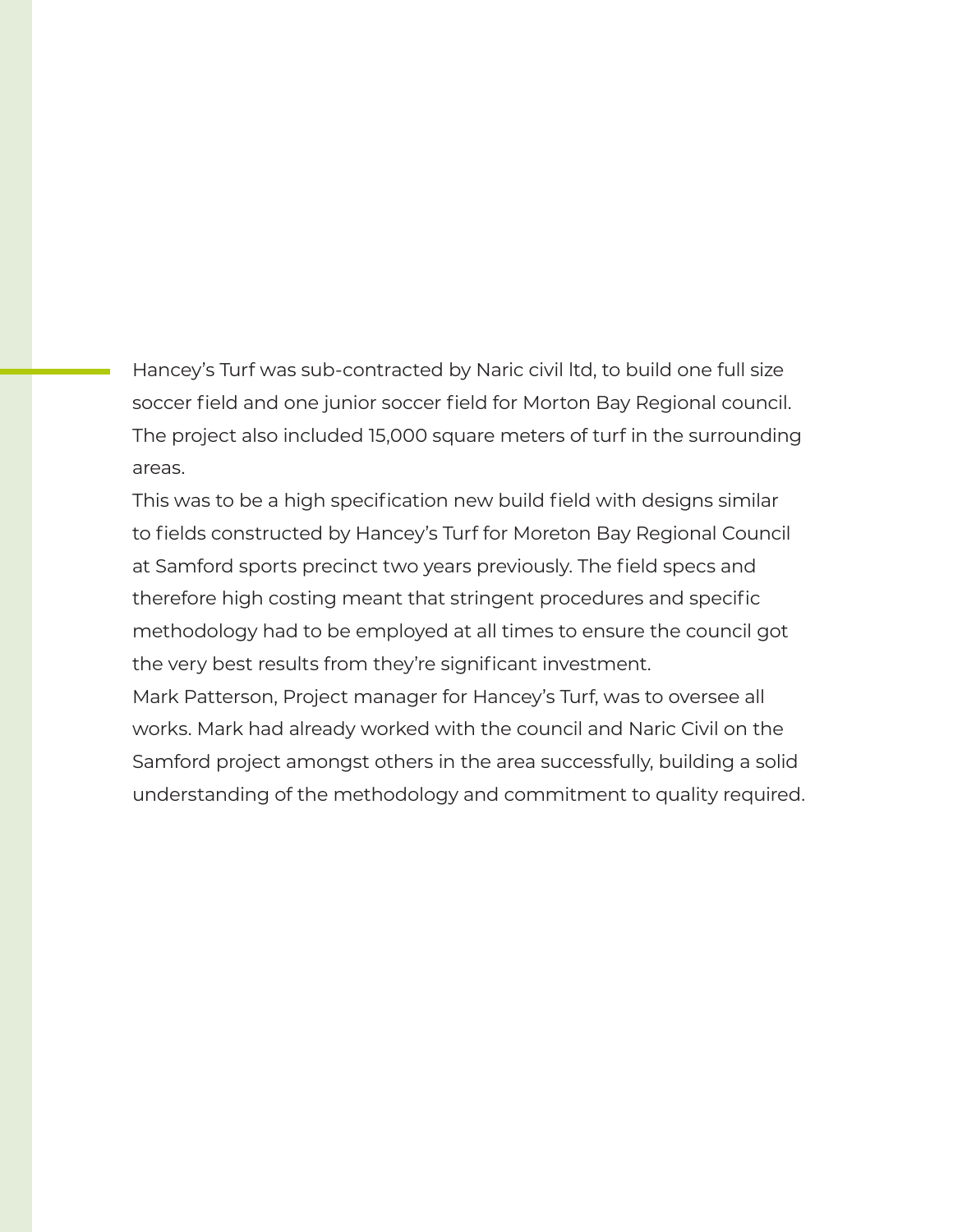*The scope of works was carried out over the next two months, when the wet weather in S.E Queensland allowed and was as follows:*

- The sub grade of the field base was handed over to Hancey's Turf by Naric civil who had done the initial earthworks on site, to a tolerance of +/- 50mm. We were to grade the field to a more accurate  $+/-10$ mm in an envelope shape so that the sub grade drained in all directions from the centre. The falls were set at 1 in 70m or 1.4%, this being slightly steeper than a standard field as no drainage was to be included in the sub grade. **1**
- The subgrade was then ripped to 300mm, Gypsum included into the profile, then rotary hoed to achieve an even incorporation and small particle sizes to re grade. We applied Gypsum (calcium sulphate) to the surface for its beneficial characteristics. While Lime (calcium carbonate) is often used in agriculture as a soil enhancing substance, it can also dramatically raise the P.H which in our case could possibly hinder good turf growth. Gypsum is a more naturally occurring mineral. It provides calcium and sulphur, both essential nutrients, but does not affect soil P.H. It is typically a neutral salt (ph. 6.7) and has a salt index, or osmotic potential, of 8. The sulphur is in a plant available, or sulphate form. In addition to providing needed nutrients, the calcium in gypsum is soluble, even at a P.H that is >7. Thus it is very helpful in improving soil tilth, reducing soil compaction and improving aeration, all important factors to consider in a field with no drainage. **2**
- The fields were now graded back to within +/-10mm. This was the first of many Hold Points for the council to assess and document the works. The field was surveyed on a 10m x10m grid to measure the ground levels were to specification and inside the tolerance. Once passed we were able to begin ordering and importing the top soil. **3**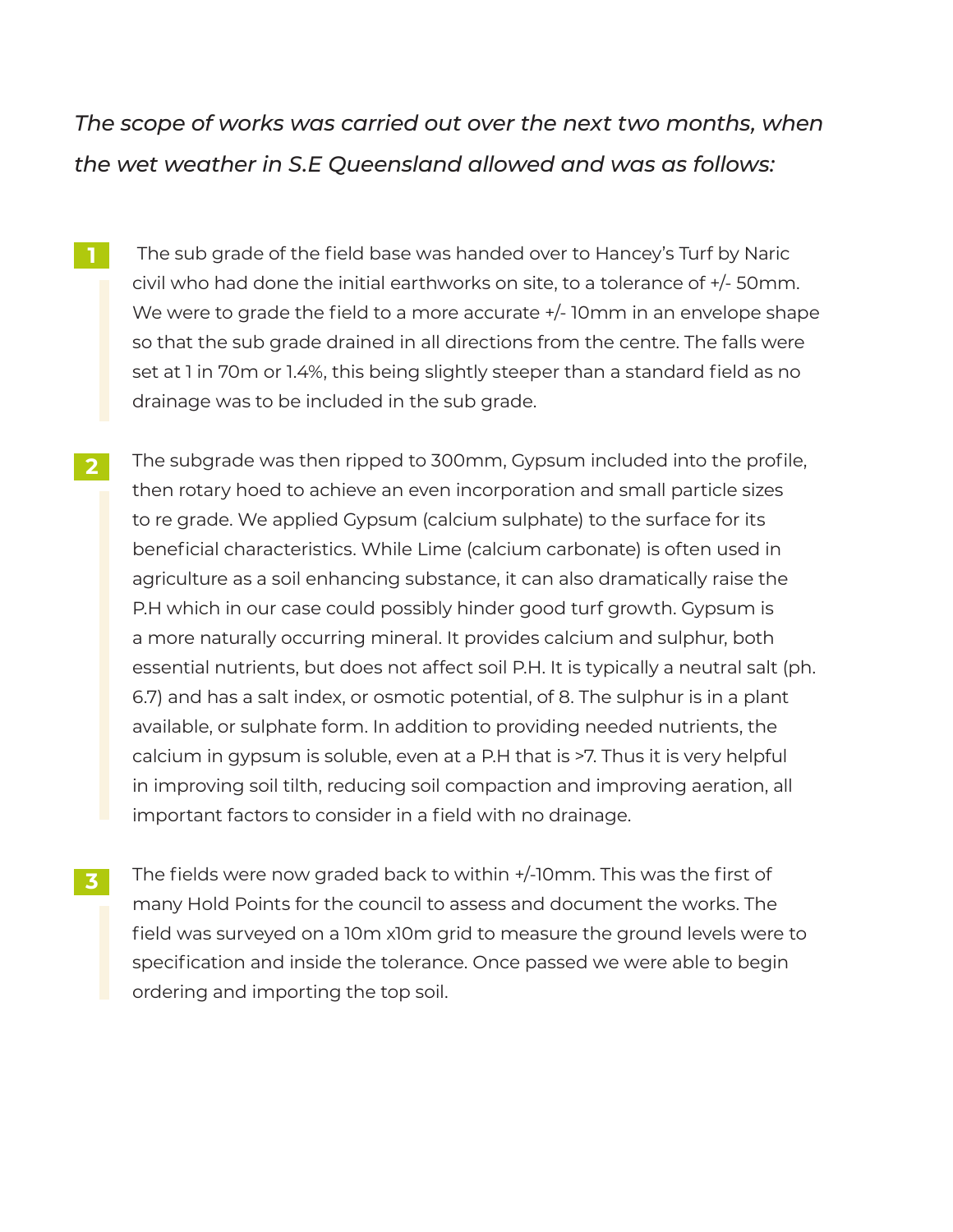- Project Irrigation, the irrigation contractors, now took control of the fields for 3 days to install the pop up irrigation system and handed it back to Hancey's once all checks on the system had been passed. Tolerances were re checked at this stage. **4**
- A 250mm thick layer of topsand growing medium was to be placed without unnecessary compaction onto the sub grade. This was achieved by forming a platform in one corner of the field and a small Drott and Dozer were employed to push the material out from there. While this was a slow procedure, this methodology was essential to ensure the imported material was not compacted, there was no contamination of materials and the sub grade remained de- compacted after the ripping and gypsum application as no machinery was allowed onto it. Some six thousand tonnes of material were imported and pushed out over the 12500 square meters of adult and junior fields. The 90% sand, 10% peat moss material was brought to and dropped on site by approximately 180 truck and dogs over a 5 day period, meaning all materials could be pushed out within 6 days. Hancey's Turf then employed a tractor and laser bucket to grade the material to within +/- 5mm, this taking two days to be as accurate as possible as all levels now had to come within a +/- 5mm tolerance on a 5m x5m grid survey. **5**
- Project Irrigation, the irrigation contractors, now took control of the fields for 3 days to install the pop up irrigation system and handed it back to Hancey's once all checks on the system had been passed. Tolerances were re checked at this stage. **6**

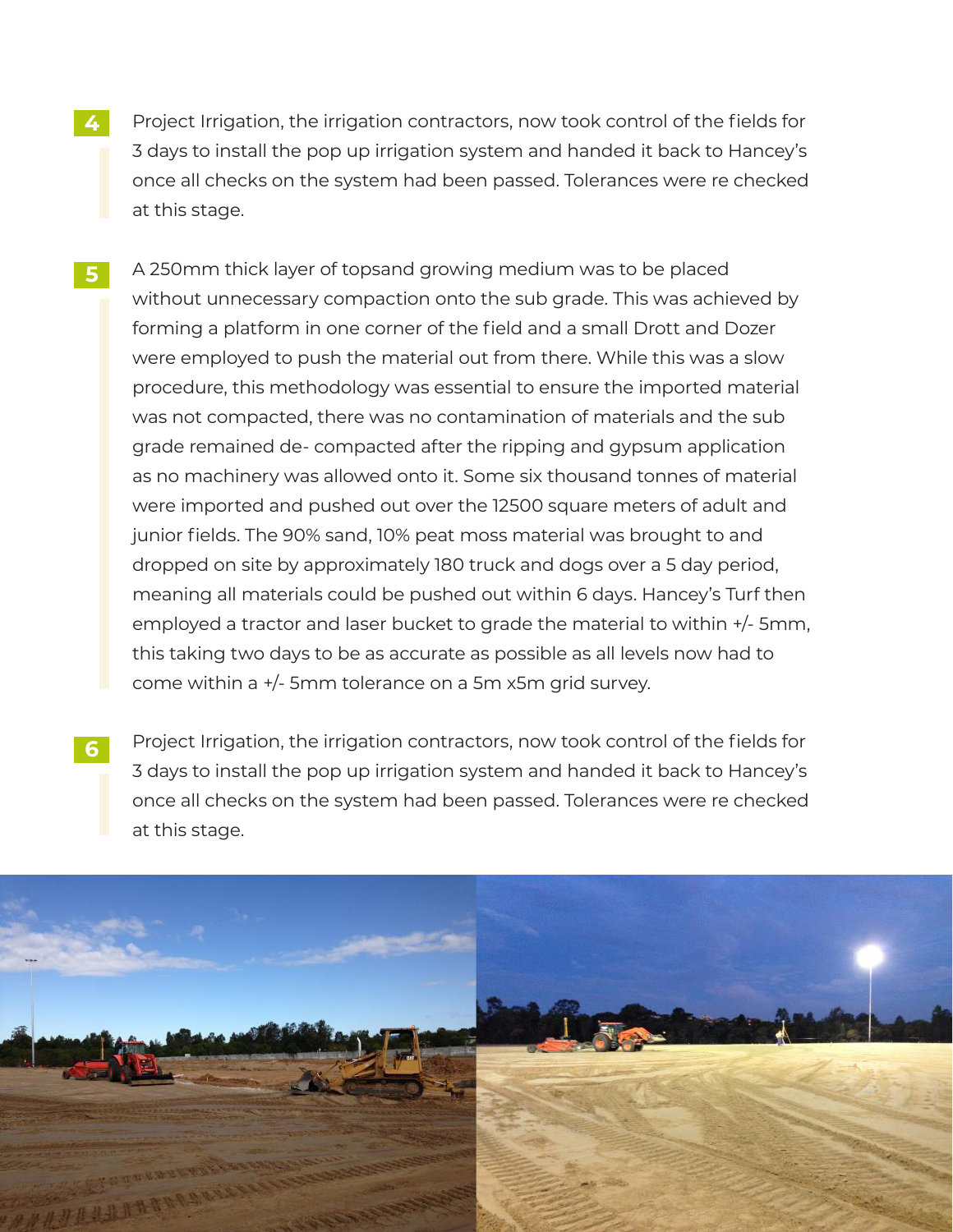After tolerances had been passed by the council survey, a series of compaction tests ("clegg hammer testing") were completed to assess infiltration rates and compaction levels had not been affected during placement and laser grading. All tests revealed minimum compaction and adequate water movement through the profile so we were able to begin the turfing component of works. Specifications required washed rolls 'Wintergreen' couch grass, turf measuring 1.2m by 20m long. Hancey's Turf are able to set specialist machinery to meet any specifications when harvesting turf from they're Woodford farm base. Here the turf is also washed using our own high pressure turf washer and in one pass all soil is cleanly removed, maintaining quality of turf and ensuring there can be no contamination of materials once the turf is layed. This procedure is highly recommended for all high profile sports ground construction especially sand based fields and cricket wicket blocks. 2500 square meters of turf was harvested, washed, delivered to site and layed per day meaning the field was completed within a week by Hancey's laying team to the high standards required. The field was rolled in several directions to bed the turf in, essential when working with washed turf, fertilised and watered heavily. Mark Patterson set the watering program to irrigate 5 times daily at this early stage. When working with washed turf it is paramount that the top surface (leaf of the plant) is kept moist as the turf has no soil to gain moisture from until roots establish a week after turfing. Constant assessment is required for the first 10 days until root growth occurs, then watering is slowed gradually before eventually set to just twice weekly so that root growth and root depth is encouraged to increase significantly.

**7**

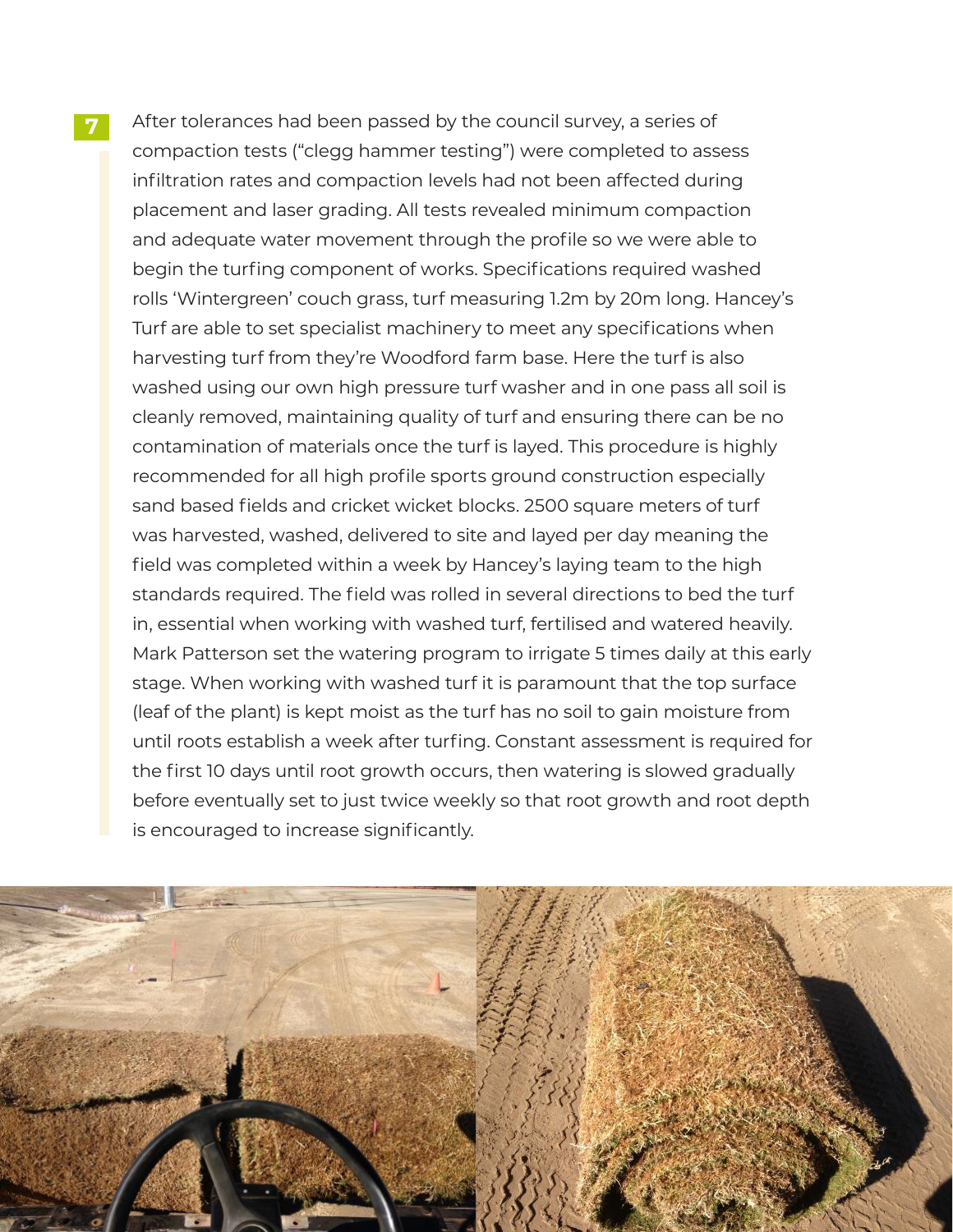- The surrounds; original site soil was used to level and grade the field surrounds, thus saving the cost of importing more material. Some 15,000 sqm of surrounds were levelled and turfed with standard slabs of 'wintergreen' couch. Paths, a car park, fencing and swale drains were built to council specifications and plans to ensure the site was ready for public use. **8**
- TOP-DRESSING Four weeks after the turf was laid, and after the field had been mowed twice, we top-dressed the field. I used a 90% sand to 10% soil and peatmoss top-dressing blend, which is standard industry practice but also the exact same material used during construction. The aim of topdressing is even out any imperfections in the turf and help the turf joins to knit together. The material is spread using a tractor pulling a large spreading hopper then rubbed in with a drag mat. 120 cubic meters of material was used (or 150 tonne) which gave a 10mm layer over the surface. **9**
- A Fertilising program is now in place as is regular mowing, weed monitoring, aeration and watering, all managed by Hancey's Turf as per the 40 week grow in and maintenance contract with the council. The field is to be opened and used by the general public, 12 weeks after the turf was layed. **10**